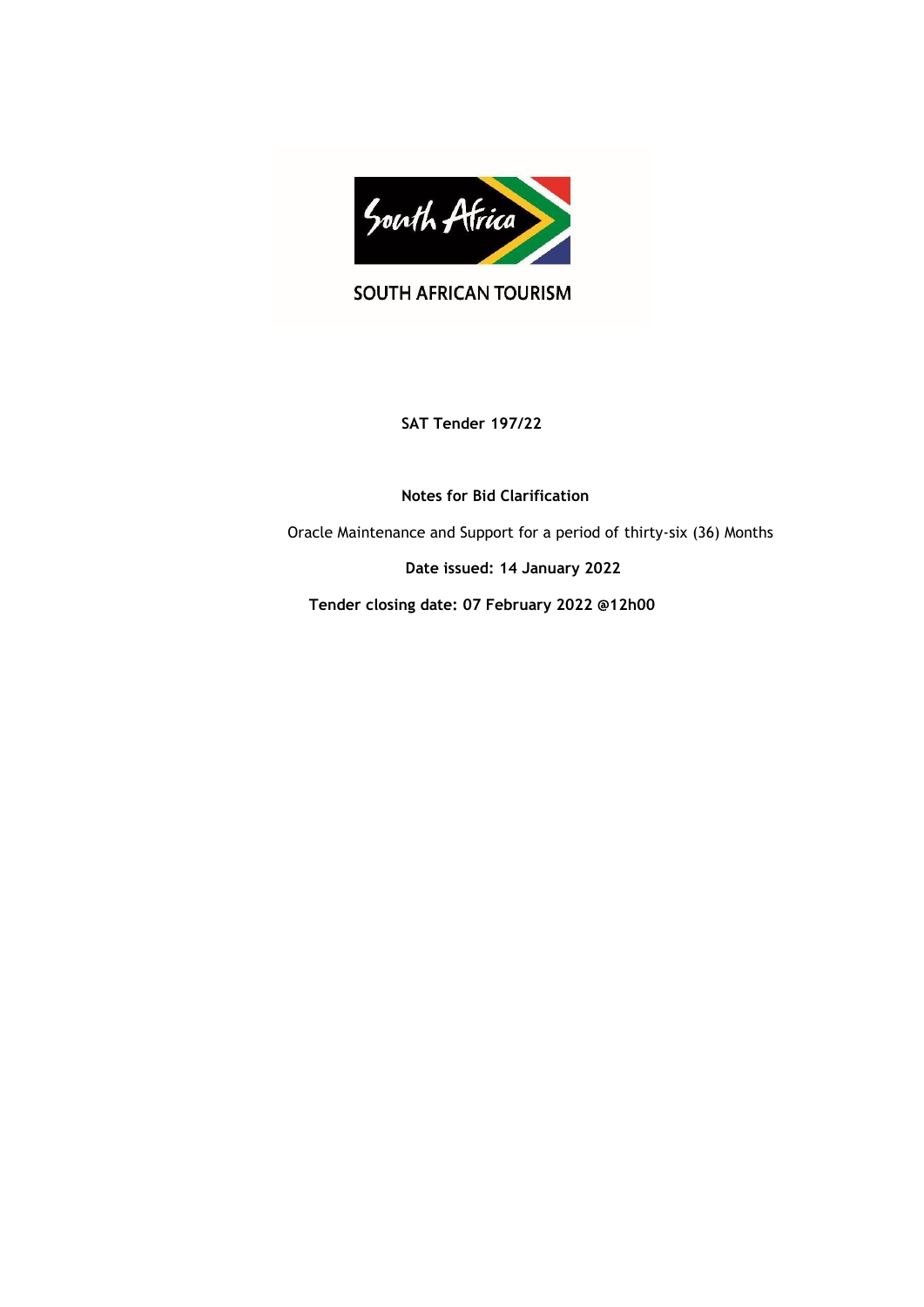## **Introduction**

This Addendum with clarification notes serves to inform potential bidders of changes, amendments and/or clarifications made to the bid documentation. The following questions and/or changes have been received from those that are in a position of the bid documentation.

| Item           | <b>Questions and Responses</b>                                                                                                                                             |
|----------------|----------------------------------------------------------------------------------------------------------------------------------------------------------------------------|
|                |                                                                                                                                                                            |
|                |                                                                                                                                                                            |
| 1              | <b>Question</b>                                                                                                                                                            |
|                | Is Oracle Apps DBA also have to be considered in scope? Please confirm                                                                                                     |
|                | Response                                                                                                                                                                   |
|                | Yes                                                                                                                                                                        |
| $\overline{2}$ | <b>Question</b>                                                                                                                                                            |
|                | Can you please confirm if modules Self Service HR, Performance Management, Learning<br>Management, and Succession Planning are not implemented in the current environment? |
|                | Response                                                                                                                                                                   |
|                | It is implemented but not being used. This is catered to in the Oracle Fusion HRMS that does not<br>form part of the current tender.                                       |
| 3              | <b>Question</b>                                                                                                                                                            |
|                | How many custom reports and custom extensions are developed over the period of time? Please<br>share the count.                                                            |
|                | Response                                                                                                                                                                   |
|                | $+/- 20$                                                                                                                                                                   |
| $\overline{4}$ | <b>Question</b>                                                                                                                                                            |
|                | How many Legal Entities and Operating Units are configured currently in the system?                                                                                        |
|                | Response                                                                                                                                                                   |
|                | $+/- 13$                                                                                                                                                                   |
|                |                                                                                                                                                                            |
| 5              | <b>Question</b>                                                                                                                                                            |
|                | Please share the list of modules implemented in Fusion HRM.                                                                                                                |
|                | Response                                                                                                                                                                   |
|                | N/A this does not form part of the current tender                                                                                                                          |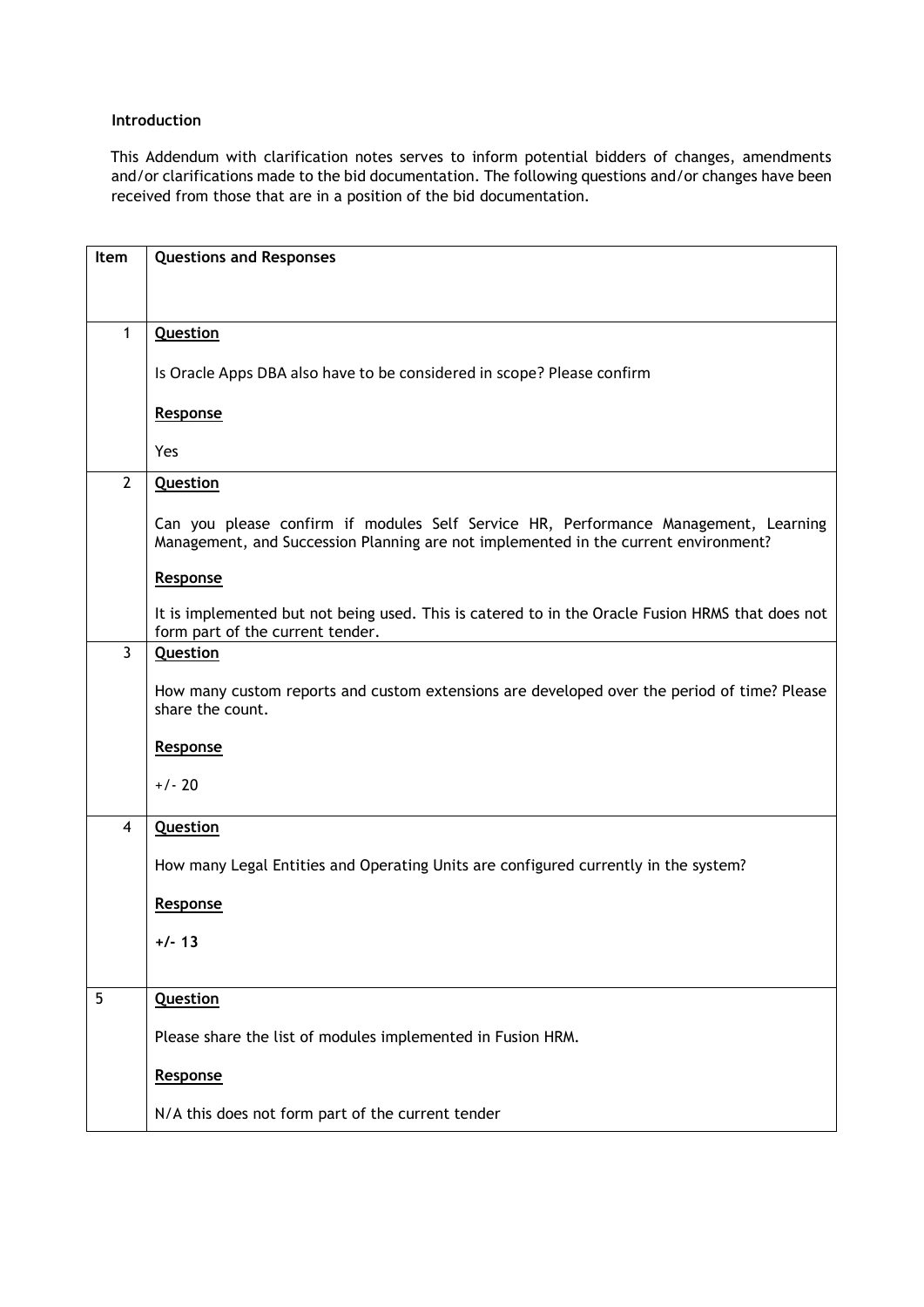| 6              | <b>Question</b>                                                                                                                                                                                                                                                                                               |
|----------------|---------------------------------------------------------------------------------------------------------------------------------------------------------------------------------------------------------------------------------------------------------------------------------------------------------------|
|                | Is Fusion HRM modules also to be considered in the support scope? Please confirm                                                                                                                                                                                                                              |
|                | Response                                                                                                                                                                                                                                                                                                      |
|                | N/A this does not form part of the current tender.                                                                                                                                                                                                                                                            |
| $\overline{7}$ | Question                                                                                                                                                                                                                                                                                                      |
|                | Can we assume that the L1 Helpdesk will be handled by the SA Tourism IT team or the current<br>incumbent? Pls confirm                                                                                                                                                                                         |
|                | Response                                                                                                                                                                                                                                                                                                      |
|                | NO Level 1 support needs to have a dedicated resource that is also available on site.                                                                                                                                                                                                                         |
| 8              | <b>Question</b>                                                                                                                                                                                                                                                                                               |
|                | Oracle system updates (patches) & upgrades need to be reviewed regularly so that SA Tourism is<br>aware of recommended updates and upgrades that should be implemented." & "Oracle database<br>administration & monitoring" - Can we assume that DBA has to be considered in scope as per<br>above statement? |
|                | Response                                                                                                                                                                                                                                                                                                      |
|                | Yes, the full Oracle EBS suite needs to be supported and maintained as per the scope of work,<br>this includes technical support and maintenance on the Oracle ODA servers as well. Only the<br>Oracle Fusion HRMS solution is excluded from the requirement.                                                 |
| 9.             | <b>Question</b>                                                                                                                                                                                                                                                                                               |
|                | "Ad-hoc back-end development" - Can we propose fixed number of hours per month for such<br>development or is there any expectation from SAT? Pls clarify.                                                                                                                                                     |
|                | Response                                                                                                                                                                                                                                                                                                      |
|                | The bidder is free to propose a fixed number of hours per month, however, only hours billed will<br>be paid.                                                                                                                                                                                                  |
| 10             | <b>Question</b>                                                                                                                                                                                                                                                                                               |
|                | Data Security and Governance:" - Are there any modules like Oracle GRC implemented for these<br>requirements? Pls clarify                                                                                                                                                                                     |
|                | Response                                                                                                                                                                                                                                                                                                      |
|                | No, currently we do not have these systems in place, but we may require this to be implemented<br>so the bidder needs to have the necessary skills to do so, i.e. Oracle database firewall<br>implementation.                                                                                                 |
| 11             | <b>Question</b>                                                                                                                                                                                                                                                                                               |
|                | We assume implementation of any new module or migration to Cloud solution etc will not be part<br>of Support Scope and will be taken up as a Major Enhancement project. Pls confirm                                                                                                                           |